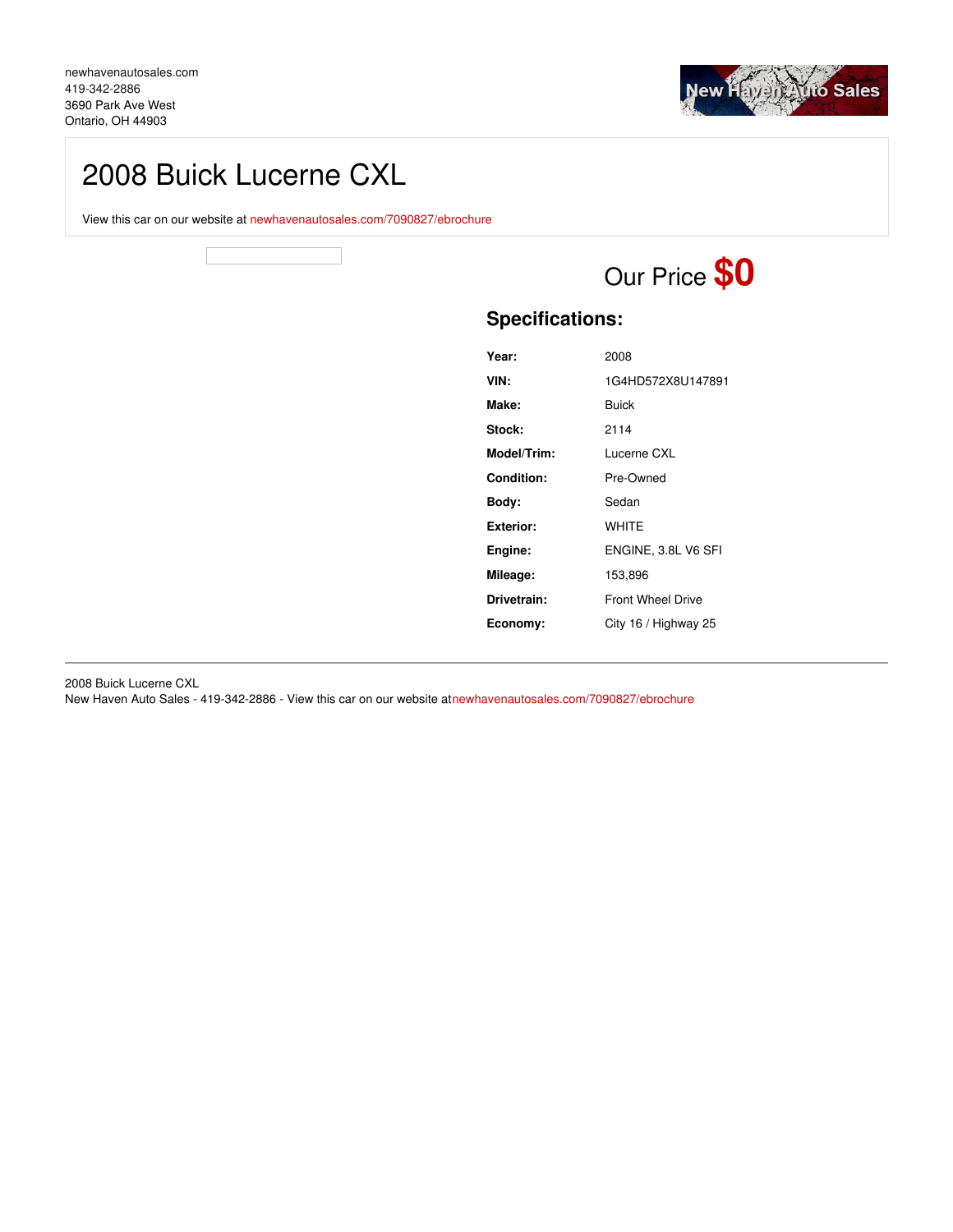

2008 Buick Lucerne CXL

New Haven Auto Sales - 419-342-2886 - View this car on our website a[tnewhavenautosales.com/7090827/ebrochure](https://newhavenautosales.com/vehicle/7090827/2008-buick-lucerne-cxl-ontario-oh-44903/7090827/ebrochure)

## **Installed Options**

#### **Interior**

- Seats, 5-passenger- Seat adjuster, driver 6-way power
- Seat adjuster, front passenger 6-way power
- Armrest, rear center with dual cup holders and trunk pass through
- Console, center with storage bin, storage tray, dual cup holders and armrest (Not available with (AN3) 6-passenger seating.)
- Floor mats, color-keyed, carpeted, front and rear, stain-resistant
- Steering column, tilt, manual
- Steering wheel, leather-wrapped with mounted audio and cruise controls
- Instrumentation with coolant temperature, tachometer, fuel gauge, speedometer, Driver Information Center and compass
- Woodgrain trim, Walnut Burl- Tire Pressure Monitoring System
- QuietTuning, Buick exclusive process to reduce, block and absorb noise and vibration to create a quiet interior cabin
- Windows, power with driver Express-Down
- Door locks, power programmable with lockout protection and enhanced safety
- Remote Keyless Entry, programmable
- OnStar, 1-year of Directions and Connections plan. Includes the innovative easy to use Turn-by-Turn Navigation services which provide voice-guided directions (where available). Also includes Automatic Notification of Air Bag Deployment, Stolen Vehicle Location Assistance, Emergency Services, Roadside Assistance, Remote Door Unlock, OnStar Vehicle Diagnostics, Hands- Free Calling, AccidentAssist, Remote Horn and Lights, Information and Convenience Services, and Driving Directions (OnStar services require vehicle electrical system (including battery), wireless service and GPS satellite signals to be available and operating for features to function properly. OnStar acts as a link to existing emergency service providers. Stolen Vehicle Location Assistance and Remote door Unlock success varies with conditions. OnStar Vehicle Diagnostics available on most 2004 MY and newer GM vehicles. Diagnostic capability varies by model. Turn-by-Turn Navigation requires ABS and is not available in certain areas. Visit onstar.com or call 1- 888-466-7827 for system limitations and details.)
- Trunk release, power- Theft-deterrent system, vehicle, PASS-Key III
- Universal Home Remote, includes garage door opener, 3-channel programmable
- Cruise control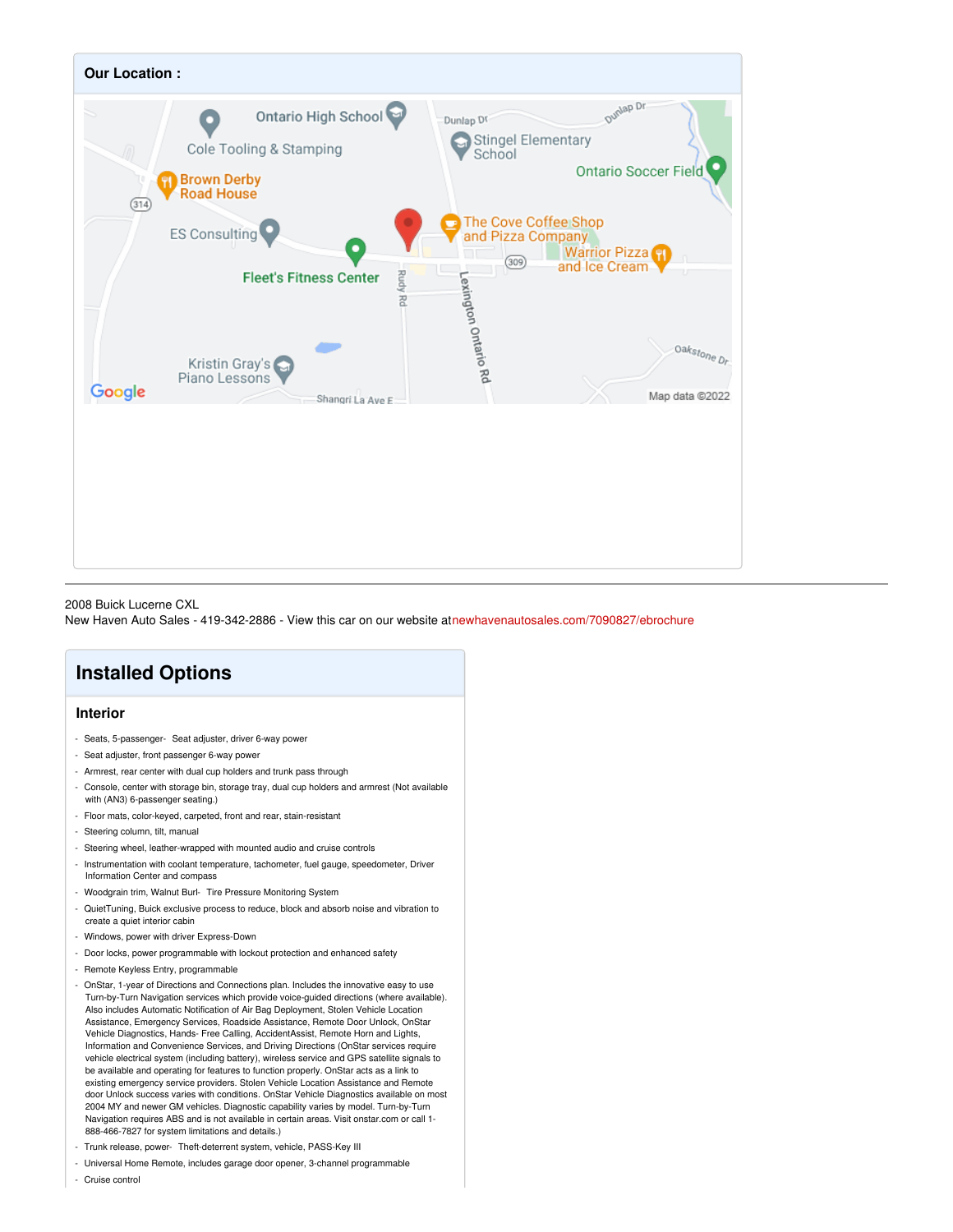- Retained accessory power, power windows and audio system remain operational after ignition is switched off for 10 minutes or until a door is opened
- Air conditioning, dual-zone automatic climate control with individual climate settings for driver and right-front passenger and rear seat heating/cooling outlets
- Defogger, rear-window, electric- Air filtration system, particulate
- Mirror, inside rearview auto-dimming
- Visors, driver and front passenger illuminated vanity mirrors, sliding
- Assist handles, front passenger and rear outboard with rear coat hooks
- Lighting interior with glovebox, trunk, delayed entry/exit with theater dimming, rear courtesy, front footwell and front map lights
- Lighting, interior, rear reading, switchable- Cargo convenience net, trunk
- Power outlet, auxiliary, 12-volt

#### **Exterior**

- Wheels, 17" (43.2 cm) bright silver finish aluminum
- Tires, P235/55R17 all-season, blackwall- Wheel, 16" (40.6 cm) compact spare
- Moldings, body-color bodyside with bright inserts- Grille, Black painted
- Daytime Running Lamps, switchable
- Headlamps, halogen composite with Twilight Sentinel and flash-to-pass feature
- Front cornering lamps, front turn signal
- Mirrors, outside heated power-adjustable and driver-side auto-dimming, body-color, manual-folding
- Glass, Solar-Ray light-tinted- Wipers, front intermittent with structureless wiper blades

#### **Safety**

- Seats, 5-passenger- Seat adjuster, driver 6-way power
- Seat adjuster, front passenger 6-way power
- Armrest, rear center with dual cup holders and trunk pass through
- Console, center with storage bin, storage tray, dual cup holders and armrest (Not available with (AN3) 6-passenger seating.)
- Floor mats, color-keyed, carpeted, front and rear, stain-resistant
- Steering column, tilt, manual
- Steering wheel, leather-wrapped with mounted audio and cruise controls
- Instrumentation with coolant temperature, tachometer, fuel gauge, speedometer, Driver Information Center and compass
- Woodgrain trim, Walnut Burl- Tire Pressure Monitoring System
- QuietTuning, Buick exclusive process to reduce, block and absorb noise and vibration to create a quiet interior cabin
- Windows, power with driver Express-Down
- Door locks, power programmable with lockout protection and enhanced safety
- Remote Keyless Entry, programmable
- OnStar, 1-year of Directions and Connections plan. Includes the innovative easy to use Turn-by-Turn Navigation services which provide voice-guided directions (where available). Also includes Automatic Notification of Air Bag Deployment, Stolen Vehicle Location Assistance, Emergency Services, Roadside Assistance, Remote Door Unlock, OnStar Vehicle Diagnostics, Hands- Free Calling, AccidentAssist, Remote Horn and Lights, Information and Convenience Services, and Driving Directions (OnStar services require vehicle electrical system (including battery), wireless service and GPS satellite signals to be available and operating for features to function properly. OnStar acts as a link to existing emergency service providers. Stolen Vehicle Location Assistance and Remote door Unlock success varies with conditions. OnStar Vehicle Diagnostics available on most 2004 MY and newer GM vehicles. Diagnostic capability varies by model. Turn-by-Turn Navigation requires ABS and is not available in certain areas. Visit onstar.com or call 1- 888-466-7827 for system limitations and details.)
- Trunk release, power- Theft-deterrent system, vehicle, PASS-Key III
- Universal Home Remote, includes garage door opener, 3-channel programmable - Cruise control
- Retained accessory power, power windows and audio system remain operational after ignition is switched off for 10 minutes or until a door is opened
- Air conditioning, dual-zone automatic climate control with individual climate settings for driver and right-front passenger and rear seat heating/cooling outlets
- Defogger, rear-window, electric- Air filtration system, particulate
- Mirror, inside rearview auto-dimming
- Visors, driver and front passenger illuminated vanity mirrors, sliding
- Assist handles, front passenger and rear outboard with rear coat hooks
- Lighting interior with glovebox, trunk, delayed entry/exit with theater dimming, rear courtesy, front footwell and front map lights
- Lighting, interior, rear reading, switchable- Cargo convenience net, trunk
- Power outlet, auxiliary, 12-volt

#### **Mechanical**

- Engine, 3.8L V6 SFI (197 hp [147 kW] @ 5200 rpm, 227 lb-ft of torque [308 N-m] @ 3800 rpm)
- Transmission, 4-speed automatic, enhanced electronic Axle, 2.86 ratio
- Traction control, full-range, powertrain- and brake-modulated- Front wheel drive